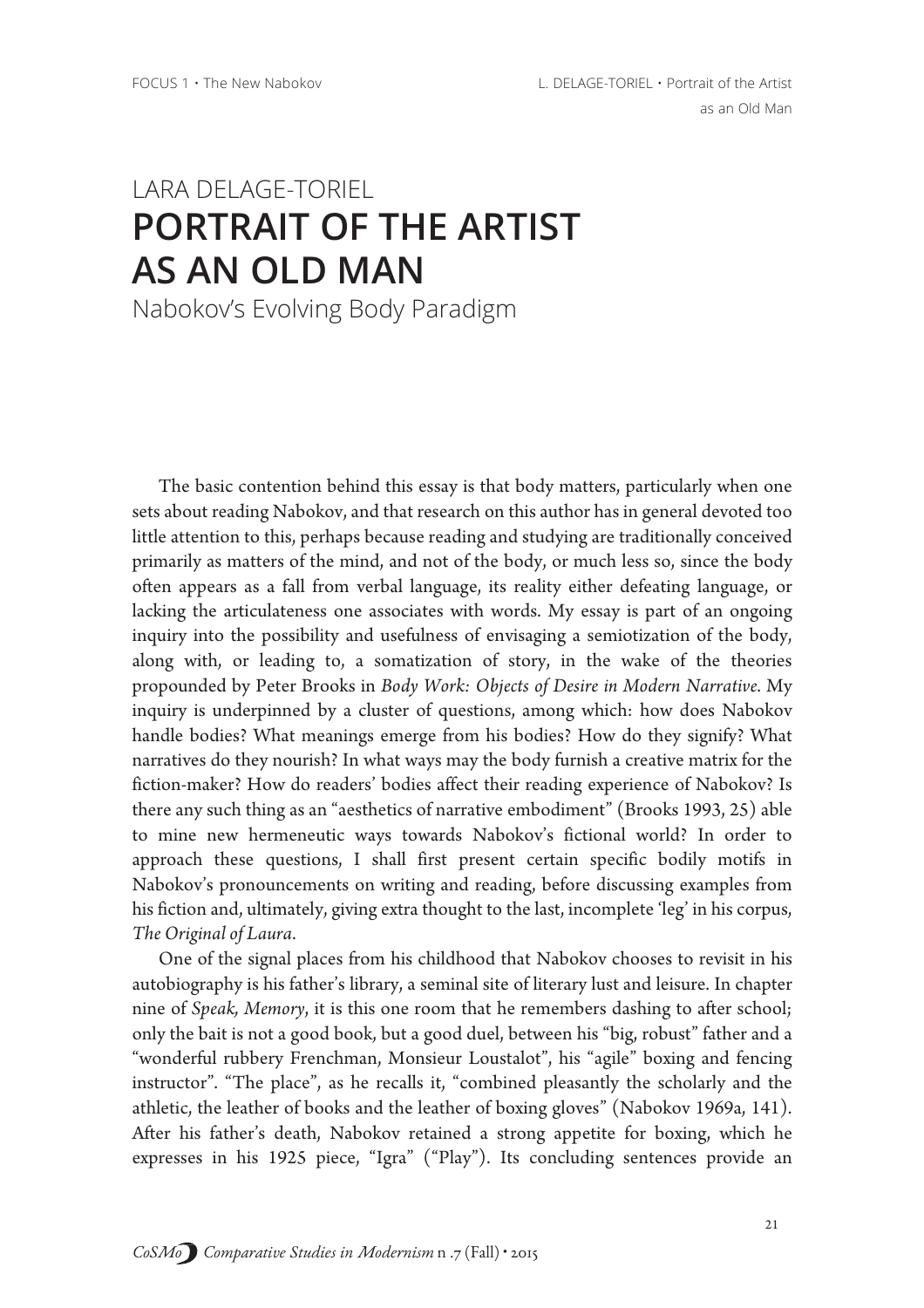eloquent celebration of the special elation a boxing match may elicit in its audience: "a feeling of dauntless, flaring strength, vitality, manliness, inspired by the play in boxing. And this playful feeling is, perhaps, more valuable and purer than many so-called 'elevated pleasures" (Nabokov 2000, 754).<sup>1</sup>

It is this very vigour and pugnacity that our writer allegedly aimed to summon in his reader: "a good reader is bound to make fierce efforts when wrestling with a difficult author, but those efforts can be most rewarding after the bright dust has settled". (Nabokov 1990, 183). What immediately strikes one here is the agonistic, or even andromachic connotation Nabokov invests in his relationship with the reader by playing upon the literal and more figurative meanings of "wrestling". Moreover, the consonance in  $[f]$  - "fierce efforts", "difficult", "efforts" - brings home the intense physicality of the sparring partners' engagement. This calls to mind an oft-quoted image from "Good Readers and Good Writers" which also yokes together intellectual ability and physical prowess: that of the reader climbing up a steep slope and meeting the author at its top. In a less known evocation, Nabokov privately explains to one of his publishers the challenge involved in finding a competent translator, that is, a man (for it can only be a man) "who has enough Russian to understand my writings and at the same time can turn his English inside out and slice, chop, twist, volley, smash, kill, drive, half-volley, lob and place perfectly every word" (Nabokov 1990, 42). This string of verbs is recognizably culled from the cant of tennis, a sport out of which Nabokov was able to make a partial living during his Berlin years. One can sense in these lines the vivid pleasure he derives from the sport's lexical palette, as when in his 1925 piece he enumerates the various moves that constitute the art of boxing - "lunges, sidesteps, bobbing, [...] hooks, jabs, uppercuts".<sup>2</sup>

 $1$  Nina Berberova once witnessed Nabokov's enthusiasm for this sport, without quite partaking in the manly elevation, when she visited him in 1940. He was recovering from the flu, but his weakened state did not prevent him from playing with his six year-old son Dmitri: "Nabokov took a huge boxing glove and gave it to the boy, telling him to show me his art, and Mitya, having put on the glove, began with all his child's strength to beat Nabokov about the face. I saw this was painful to Nabokov but he smiled and endured it. This was training, his and the boy's. With a feeling of relief I left the room when this was over." (Berberova 1996, 368-69; 1970, 231).

<sup>&</sup>lt;sup>2</sup> Translation made using the revisions to Karshan and Tolstoy's translation, as proposed by Tim Harte (2009/11, 147). The lexical palette of tennis was also helpful to Nabokov when drawing up a typology of his Swiss governess's slaps: "Plus tard vint aussi ce qu'elle appelait, selon le degré de force, tape, soufflet ou camouflet; ce dernier, exécuté à toute volée, ressemblait à ce que les joueurs de tennis appellent un revers smash, et atteignait généralement l'oreille (Nabokov 1936, 156). In Thirlwell's translation: "Later there also came what she called, according to the degree of force used, a tap, slap or blow; this last, executed at high speed, resembled what tennis players call a backhand smash, and generally reached the ear (Thirlwell 2009, 10).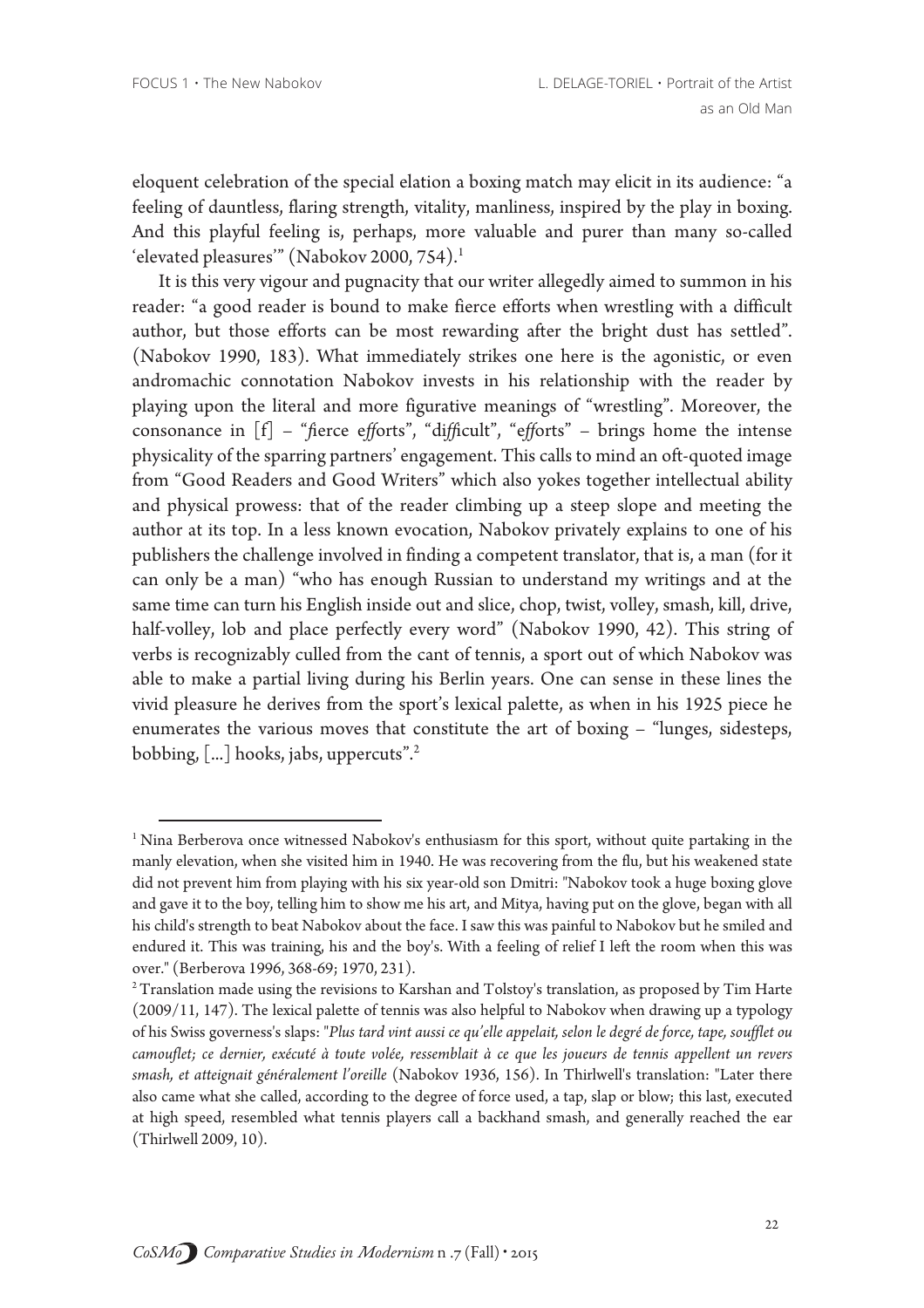My belief is that the attention our writer devotes to these sports' language is not mere lexical delight, or metaphorical play. In fact, physical skill epitomizes the role Nabokov very often assigns both the reader and himself, that of the performer. Reading, just as writing, is for Nabokov a performance. One of the most prominent examples of this particular paradigm can be found in Mascodagama, Van Veen's acrobatic alter ego, whose name conjures up the Portuguese explorer's wildly perilous exploration of unknown territories, but also, as Brian Boyd has suggested, a music instrument, the "viola da gamba", which in Italian, means the viol of the leg, or leg viol, so that "Mascodagama" could mean "leg mask";<sup>3</sup> and indeed, Mascodagama's main feat is "maniambulation" or "brachiambulation" (Nabokov 1969b, 185;82), the ability to make his hands and arms walk and thus act, or masquerade, as legs. The description of the pleasures afforded by this spectacular ability is quite unambiguous in its comparison with Nabokov's own art:

The essence of the satisfaction belonged rather to the same order as the one he later derived from self-imposed, extravagantly difficult, seemingly absurd tasks when V. V.<sup>4</sup> sought to express something which *until* expressed had only a twilight being. [...] It was the standing of a metaphor on its head [...]: a triumph, in a sense, over the ardis of time. Thus the rapture young Mascodagama derived from overcoming gravity was akin to that of artistic revelation in the sense utterly and naturally unknown to the innocents of critical appraisal, the social-scene commentators, the moralists, the idea-mongers and so forth. Van on the stage was performing organically what his figures of speech were to perform later in life - acrobatic wonders that had never been expected from them and which frightened children. (Nabokov 1969b, 184-85)

The true magic of Van's performance lies in its ability to simultaneously achieve an organic, aesthetic and metaphysical bid to transcend the ordinary laws of nature, language and time. Moreover, as Eric Naiman observes, "Van's vaudeville performances in Ada [...] are a hyperbolic model not just for authorial creativity but for adequate interpretive performance of the Nabokovian text" (Naiman 2010, 127). By resorting to the term "adequate", Naiman reminds us that establishing a model is a highly normative act; and indeed, the surest sign that Van's performance stands as a model is its erection a contrario, in opposition to Nabokov's counter-models, that is, all those attitudes to art

<sup>&</sup>lt;sup>3</sup> This gloss is part of Boyd's "Adaonline" annotations: http://www.ada.auckland.ac.nz/. Accessed May 2014.

<sup>&</sup>lt;sup>4</sup> It is of course not for nothing that Van Veen shares his initials with his creator, Vladimir Vladimirovich Nabokov.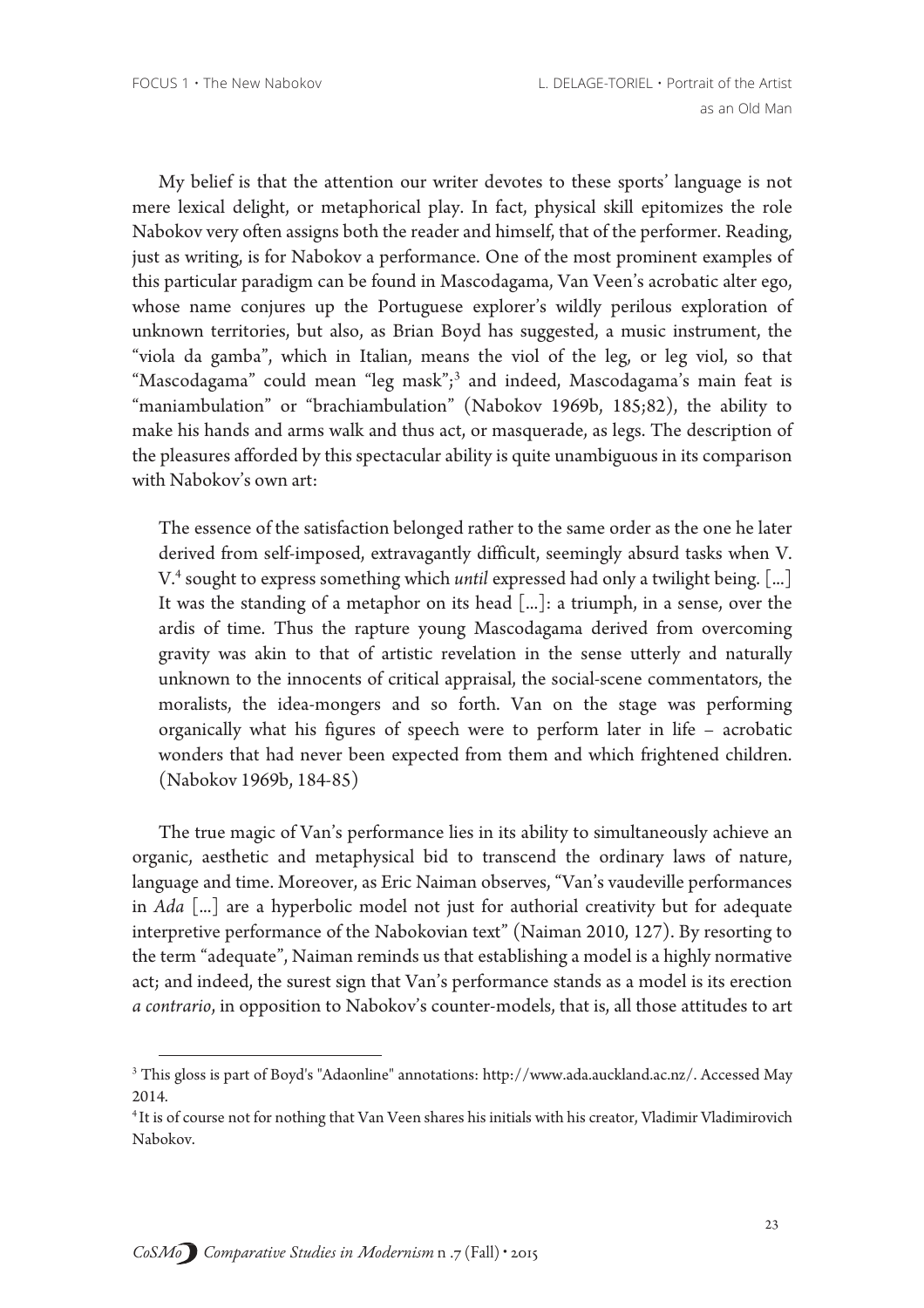- the social-scene commentators etc. - that he glibly dismisses. Only then can the protagonist's body, in its wondrous beauty, strength and suppleness, serve as a paradigm for his author's ideal of writerly and readerly performance.

What are the leading features of this body's paradigmatic performativity? Let us take a quick look at other Nabokovian characters who are endowed with a meaningful mastery of the body. Take Pnin, the otherwise oft-derided Professor in exile, who is literally "transfigured" when playing croquet: "From his habitual, slow, ponderous, rather rigid self, he changed into a terrifically mobile, scampering, mute, sly-visaged hunchback" (Nabokov 1957, 130). As the allusion to Shakespeare's archetypal villain implies, Pnin's dramatic transmogrification is not restricted to physical qualities, it also shows in his strategic know-how, verging on the devious and even on "brutal indifference" (Ibid., 131), traits that seem utterly out of character and are more in keeping with his author's own conception of chess-problem art, as expressed in Speak, Memory: "Deceit, to the point of diabolism, and originality, verging upon the grotesque, were my notions of strategy (Nabokov 1969a, 222). A similar artistic metamorphosis thanks to physical prowess occurs to Hugh Person, who has devised an inimitable tennis shot, the "Person Stroke", having "an element of art-for-art's sake about it" (Nabokov 1972, 57) since it never enables him to win a match – a quality he shares with Lolita's tennis game, described as "an absolutely perfect imitation of absolutely top-notch tennis - without any utilitarian results" (Nabokov 1993, 231). Here, Nabokov's anti-Darwinian view of evolution merges with his aesthetic creed, as when he celebrates mimicry in Speak, Memory: "I discovered in nature the nonutilitarian delights that I sought in art" (Nabokov 1969a, 98). Besides, he underlines the aesthetic significance of the nymphet's tennis game in his afterword to Lolita, where he ranks it among the "nerves of the novel [...], the subliminal co-ordinates by means of which the book is plotted" (Nabokov 1993, 360). In this remarkable passage, the nymphet becomes a protean artist, part-musician, part-poetess, as well as a jeweller and a wildcattamer or cowgirl, as is underscored by the myriad metaphors evoking her magical skills.<sup>5</sup> Among these, most noteworthy is the "cosmos" (Nabokov 1993, 232) which she is able to create by the mere act of serving - the mark of a true artist in the Nabokovian sense.

Most importantly for my argument, Lolita's tennis game foregrounds another virtue of physical performance, one that is not so much characterized by muscular power than by alluring sensuousness. Unlike Pnin's gift for croquet, Lolita's art is sterile and does not allow her to win against her opponent, however it does win her spectator's heart. Humbert's ecstasy is palpable in the "pulsating" bench he sits on while contemplating his nymphet, a hypallage which constitutes an objective correlative for his sensual

<sup>&</sup>lt;sup>5</sup> I study the poetic rhetoric of this passage at greater length in my book on Lolita (Delage-Toriel 2009,  $97-102$ ).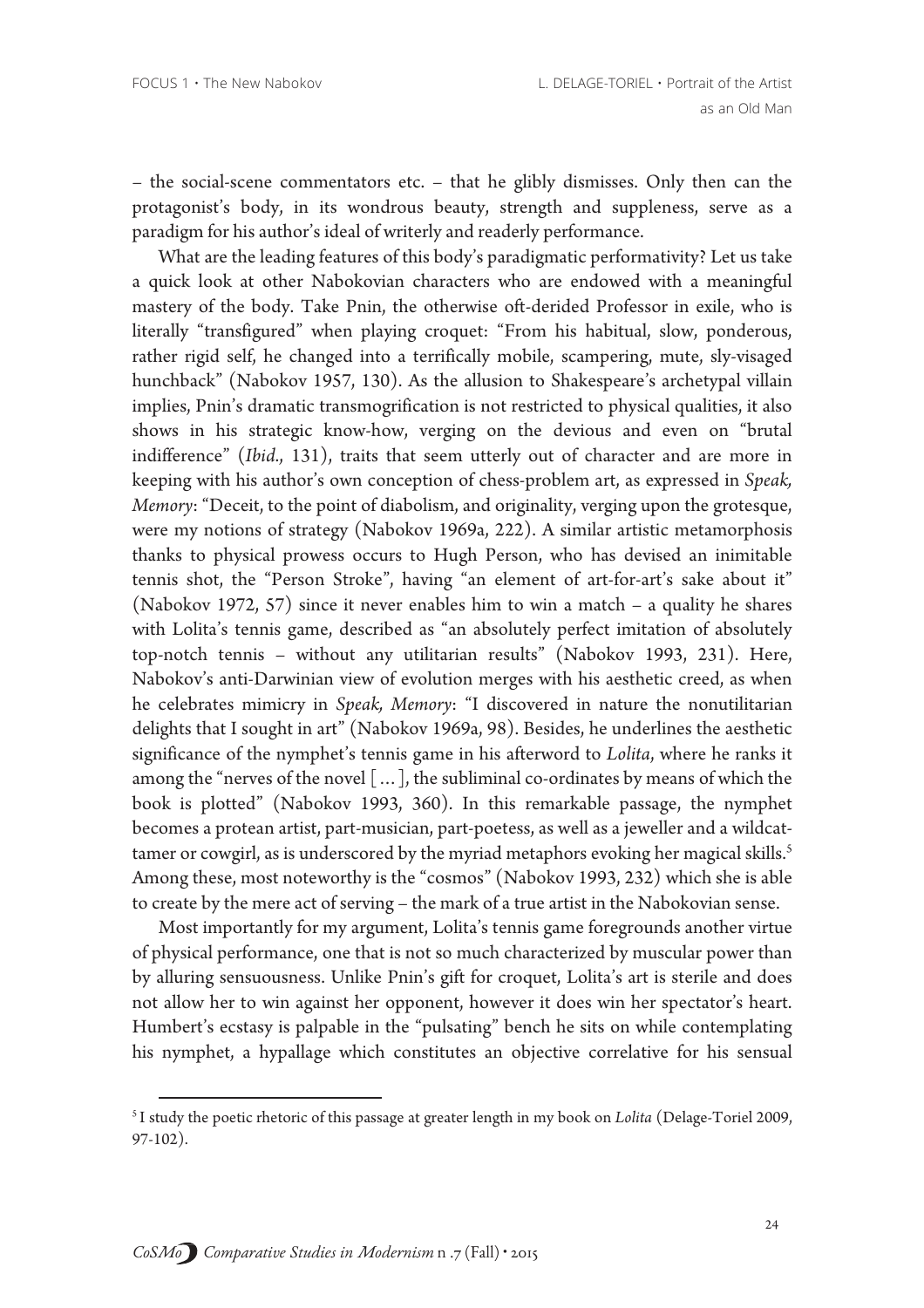response to the girl's seductions;<sup>6</sup> but it is especially manifest in his style, which displays that merging of "the precision of poetry and the excitement of pure science" (Nabokov 1990, 10) which characterizes art in Nabokov's eyes. In the same way that a racket in Lolita's hands becomes "an instrument of precision" and her game a mathematical entity, with a "geometry" and a "trajectory" of its own, Humbert's pen traces and adheres to its object with the painstaking passion of a scientist having discovered a wondrous butterfly. Let us consider, for instance, this one segment: "my very loins still tingle with those pistol reports repeated by crisp echoes and Electra's cries" (Nabokov 1993, 232). The semantic load of the sentence is already freighted by the presence of "loins", the term that ends the novel's memorable opening sentence and which only recurs two other times in the novel, as well as "tingle", a notion frequently employed in Nabokov's ars poetica, as I shall further evidence below. Just as Lolita's back and forehand drives are "mirror images of one another", Humbert's prose is an exact reflection not only of his own sensation but also of the poetry of this game, which he scans through a regular pattern of plosives (now and then combined with an [r] or an [s]) that echo to perfection the sound of the ball's impact. Thus bench, loins, racket and indeed the whole texture of Humbert's description pulsate in unison; this is a poetics that turns the text itself into a fully aroused and arousing body. Once semiotized, the nymphet's body allows the text to become a somatic entity with which our own bodies may resonate, like chambers of echoing desires.

Like Pygmalion, and thanks to Nabokov, Humbert creates a female body that not only kindles erotic desire but also fuels the creative desire to know and to make. Brooks reads the story of Pygmalion and Galatea as proof that "in essence all desire is ultimately desire for a body" (Brooks 1993, 24). In my view, the desire that innervates the story of Humbert and Lolita, and this tennis scene in particular, is a perfect illustration of Brooks' contention that "the desiring subject is always also the creator of the narrative, whose desire for the body is part of a semiotic project to make the body signify" (Brooks 1993, 25). Moreover, this creative desire forms a powerful nexus between writers and readers, so that the desirable body becomes part of an "epistemophilic" project: epistemophilic in the sense that stories work because they provoke and meet readers' curiosity, their desire to know. And as Freud's theories of the birth of the epistemophilic urge in the child's curiosity about sexuality have exposed, there is an inextricable link between erotic desire and the desire to know.

Nabokov's diatribes against Freud notwithstanding, there is no denying that Nabokov's construction of the reader-writer relationship is based on a paradigm that is

<sup>&</sup>lt;sup>6</sup> I loosely borrow this coinage from T.S. Eliot, who in his essay, "Hamlet and His Problems" writes that "the only way of expressing emotion in the form of art is by finding an 'objective correlative'; in other words, a set of objects, a situation, a chain of events which shall be the formula of that particular emotion." (Eliot 1960, 100).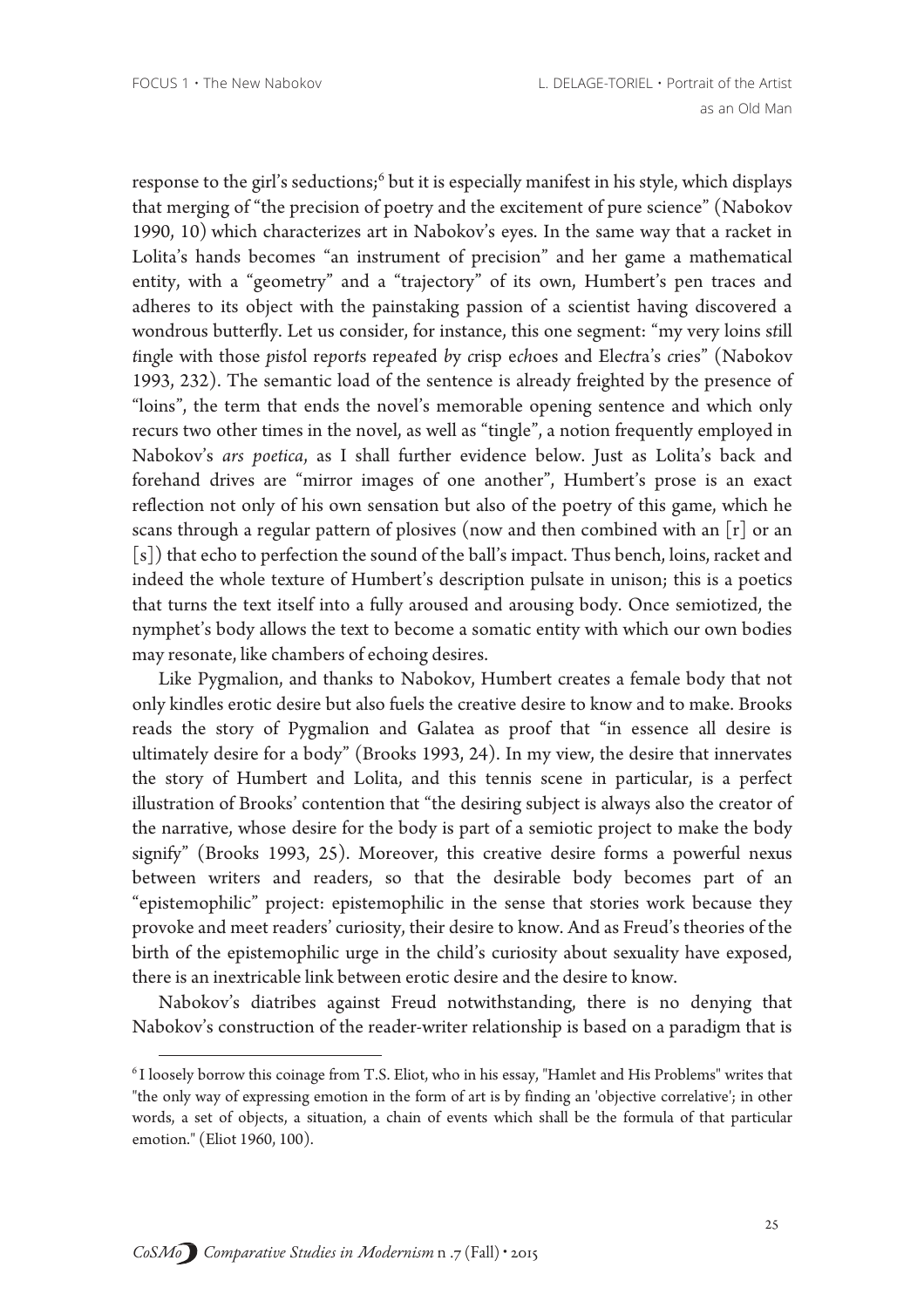both agonistic and erotic. The latter trait is manifest when he urges his students to "caress" or "fondle" the details of a book (Nabokov 1980, 1). Particularly eloquent is the sensuously mimetic way in which Nabokov is remembered to have expressed this: "'caress the details', Nabokov would utter, rolling the r, his voice the rough caress of a cat's tongue, 'the divine details!'" (Wetzsteon 1970, 245). Another phrase that comes to mind is the "tingle in the spine" which, in his words, "really tells you what the author felt and wished you to feel". (Nabokov 1990, 41). In his essay entitled "Good Readers and Good Writers", this tingle is flanked by the epithet "telltale", (Nabokov 1980, 6) as if to remind one that the reader's physical thrill is intimately bound to narrative thrust, and, to answer John Ray Jr., that senses not only make sense but also make stories. The term appears again at the beginning of his lecture on Dickens' Bleak House:

All we have to do when reading Bleak House is to relax and let our spines take over. Although we read with our minds, the seat of artistic delight is between the shoulder blades. That little shiver behind is quite certainly the highest form of emotion that humanity has attained when evolving pure art and pure science. Let us worship the spine and its tingle. (Nabokov 1980, 64)

The erotic quality of Nabokov's pleasure in reading Dickens comes to the fore when he compares his relative discomfort with Austen to the ease with which he is now ready to "embrace Dickens". He claims that whereas he "had to find an approach to Jane Austen", with Dickens, "there is no problem of approach [...] no courtship, no dillydallying. We just surrender ourselves to Dickens's voice" (Ibid., 63). In other words, the problem with Austen is that one must spend too much time in foreplay, whereas to enjoy Dickens, one may simply yield to the seductiveness of his appeal.

So far we have found that the body offers two paradigms to qualify the dynamics of writing and reading: that of the athlete and that of the mistress or lover. In both cases, the author is always figured as having the upper hand for he is the one who sets the rules, daunts us with his devilish devices, and entices us with his dainty doigté. Although the body of his works is of unequal strength, there is a remarkable coherence in its overall design and effect, owing to the author's careful supervision of its publication. What, then, is one to make of its last leg, The Original of Laura, which he neither completed nor wished to publish in its present state? Do these paradigms still hold? To state the obvious, one of the most interesting aspects of this posthumous publication is the fact that for the first time, the wider audience is made privy to the genesis of Nabokov's work: readers are invited into the heart of the writer's studio, thanks to the facsimiles of one hundred and thirty four mostly penciled index cards making up his final opus in progress. A new degree of proximity with the author's actual body is granted by one's coming face to face with his handwriting, neat and firm at the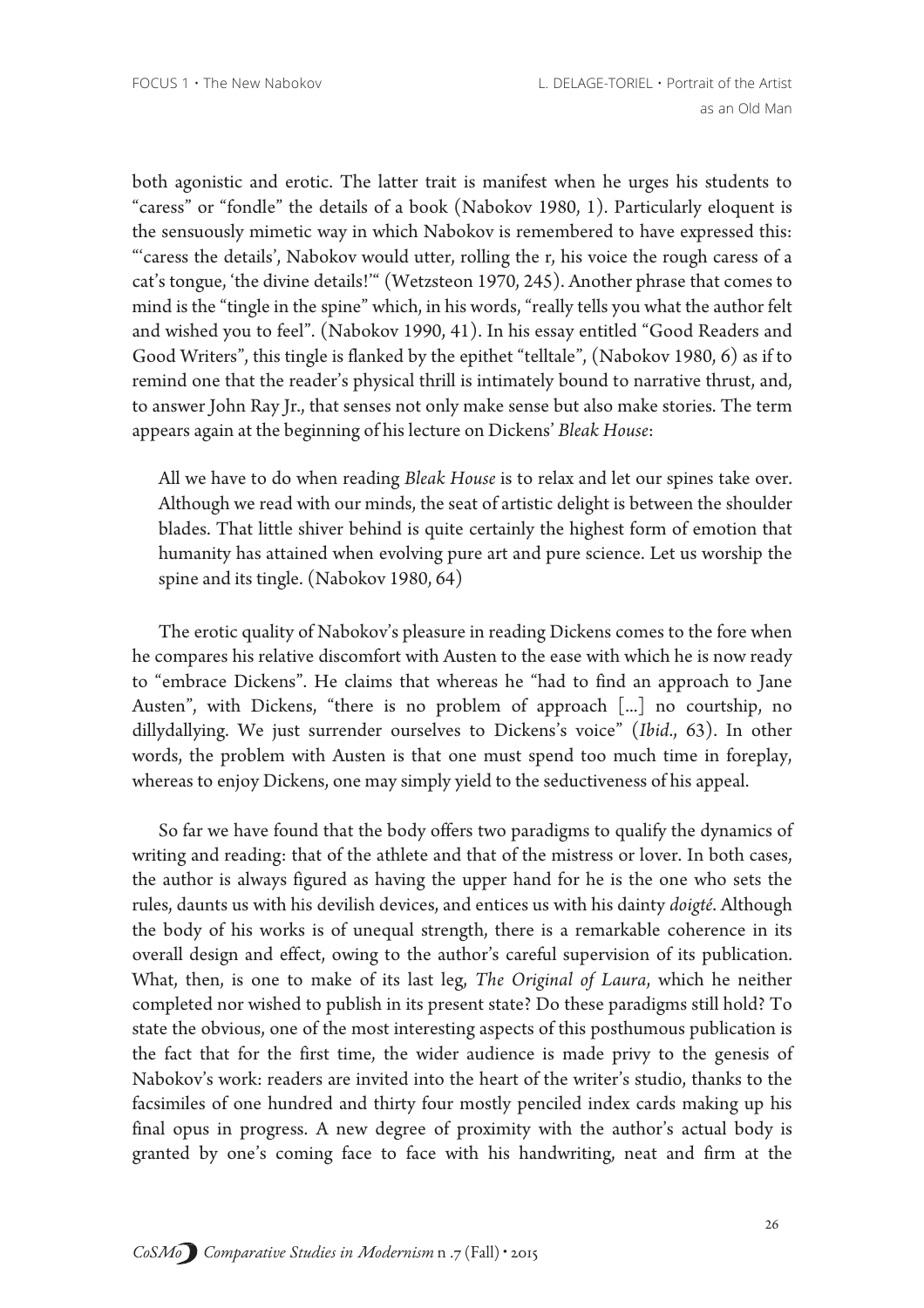beginning, growing sketchier and fainter as the draft becomes more rough, but also perhaps as the author's physical and even mental abilities were declining. What these scribblings and smudges and deletions trace is the portrait of the artist as an aging man, whose fumblings and gropings are fully exposed.

Both Pale Fire and Ada had staged, in their metafictional workings and through the example of their aging artist protagonists, the fate of a work when faced with its creator's diminishing powers, but except for its last line, John Shade's poem is complete when he dies, and by some kind of Cartesian trick, his "misshapen body" (Nabokov 1991, 8) and "the bags under his lusterless eyes" seem somewhat redeemed by his genius, Kinbote considering them as mere "waste products to be eliminated from his intrinsic self by the same forces of perfection which purified and chiselled his verse". (Ibid., 23) Van, for his part, most certainly dies half-way through revising his manuscript. If Nabokov does refer more graphically to the burdensome failings of his body, there again, these are treated on a somewhat whimsical mode, as if they offered a new and intriguing encounter with himself: "he looked forward with juvenile zest to the delightful effect of a spoonful of sodium bicarbonate dissolved in water that was sure to release three or four belches as big as the speech balloons in the 'funnies' of his boyhood" (Nabokov 1969b, 570). Both instances display a distancing from the grossly material humiliations imposed by old age, a manner of maintaining some - intellectual at least - measure of control over the body. The Original of Laura, and especially those sections dealing with Philip Wild and the Medical Intermezzo, seems to present us with the opposite aim since it offers close-up views of the body stripped bare of all intellectually compensatory make-up. We are spared neither the crude reification of Wild's "enormous stomack" into a "trunkful of bowels" nor young Flora's unflattering view of "poor old harmless Mr Hubert"'s "fat porous nose with red nostrils full of hair", nor even Dr. Aupert's clinical report of his patient's "globular shadow of an adenoma [that] eclipsed the greater part of the whitish bladder" (Nabokov 2009, 99; 67;175).

If the aging body no longer seems to act as a pleasantly compelling model in the conventional sense, I do believe that it continues to play a significant role in our compulsion to read. Of course I would be hard put to appraise in any depth the quality of this fragmentary work's narrative drive as a whole, but the recurrent, even obsessive concern with the body certainly elicits one of the main dynamics in the novel's present state. Here is an example from the "Medical Intermezzo" section: "the delight of getting under an ingrown toenail with sharp scissors and snipping off the offending corner and the added ecstasy of finding beneath it an amber ab[s]cess whose blood flows  $[,]$ carrying away the ignoble pain" (Ibid., 183). Here, gruesome though the picture may be, the discovery of the abscess fulfills that very epistemophilic urge I discussed above; its hyperbolic reward, "delight" and "ecstasy", is comparable to that which is sought in a desired, eroticized body. Within this rhetoric of excess, the evocation's very gruesomeness becomes part and parcel of an aesthetics of the grotesque or, to use a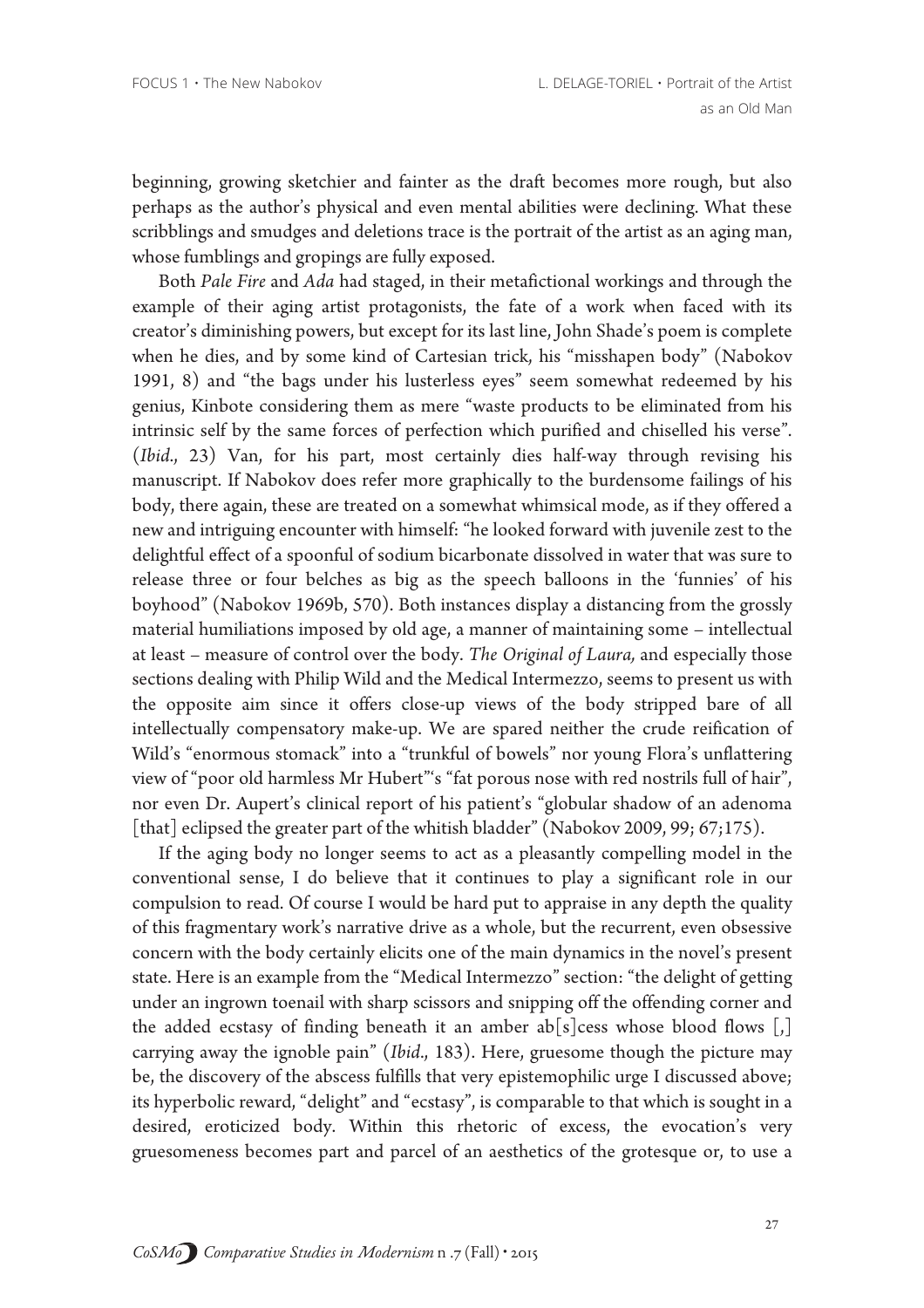more recent notion, a trash aesthetics. Throughout a large part of this novel, Nabokov's epistemophilic project is carried out by the relentless ardour with which bodily selfdestruction is plotted, and it is worth noting, as I have done elsewhere, that ecstasy is associated with self-mutilation, or even "auto-dissolution", no less than five times.<sup>7</sup>

As Joshua Witty has shown, Wild's bodily depletion has an incremental value in that it paradoxically strengthens his sense of himself; comparing Wild's condition to that of R in Transparent Things, who declares, "The more I shrivel the bigger I grow", Witty explains that these characters' "mental identities [...] only become more energetic as their bodies are destroyed" (Wittig 2010, 96-97). He also points to another salient way in which the body may constitute a narrative motor, namely, the detailed depiction of Flora, which was presumably meant to open the novel and thus plays a key role in setting the plot astir and provoking, then sustaining, the reader's desire for the story. He notes that "with the body of Flora shown in such vividness before us, our relationship with her seems to approach one of physical contact - even though we are of course only touching the fibers of page" (Ibid., 91). This of course is reminiscent of the tactile delights, that tell-tale tingle, which Nabokov's style characteristically elicits when portraying other young girls - in Speak, Memory, Mary, Lolita, Ada and Look at the Harlequins!. Yet in The Original of Laura, the female body is not merely an object for representation. From the very first chapter, Flora's body actually provides the form, the compositional matrix for the novel My Laura: "Her exquisite bone structure immediately slipped into a novel - became in fact the secret structure of that novel, besides supporting a number of poems" (Nabokov 2009, 15). And since The Original of Laura is rife not only with anatomical and sexual features, but also with elements of mise en abyme and mirror images, one might surmise that this comment ranges further than My Laura, to include The Original of Laura as a whole. Actually, Nabokov confirms the overarching metafictional dimension of the body's inscription within the novel only three cards later, with two rather dense and rambling sentences:

Only by identifying her with an unwritten, half-written, rewritten difficult book could one hope to render at last what contemporary descriptions of intercourse so seldom convey, because newborn and thus generalized, in the sense of primitive organisms of art as opposed to the personal achievement of great English poets dealing with an evening in the country, a bit of sky in a river, the nostalgia of remote sounds - things utterly beyond the reach of Homer or Horace. Readers are directed to that book - on a very high shelf, in a very bad light - but already existing, as magic exists, and death, and as shall exist, from now on, the mouth she made automatically

<sup>&</sup>lt;sup>7</sup> See my article, "Nabokov's Last Smile," in which I also note that self-mutilation or self-destruction is

<sup>&</sup>quot;described in far more lyrical and hyperbolical fashion than any of the sex episodes in the novel" (111).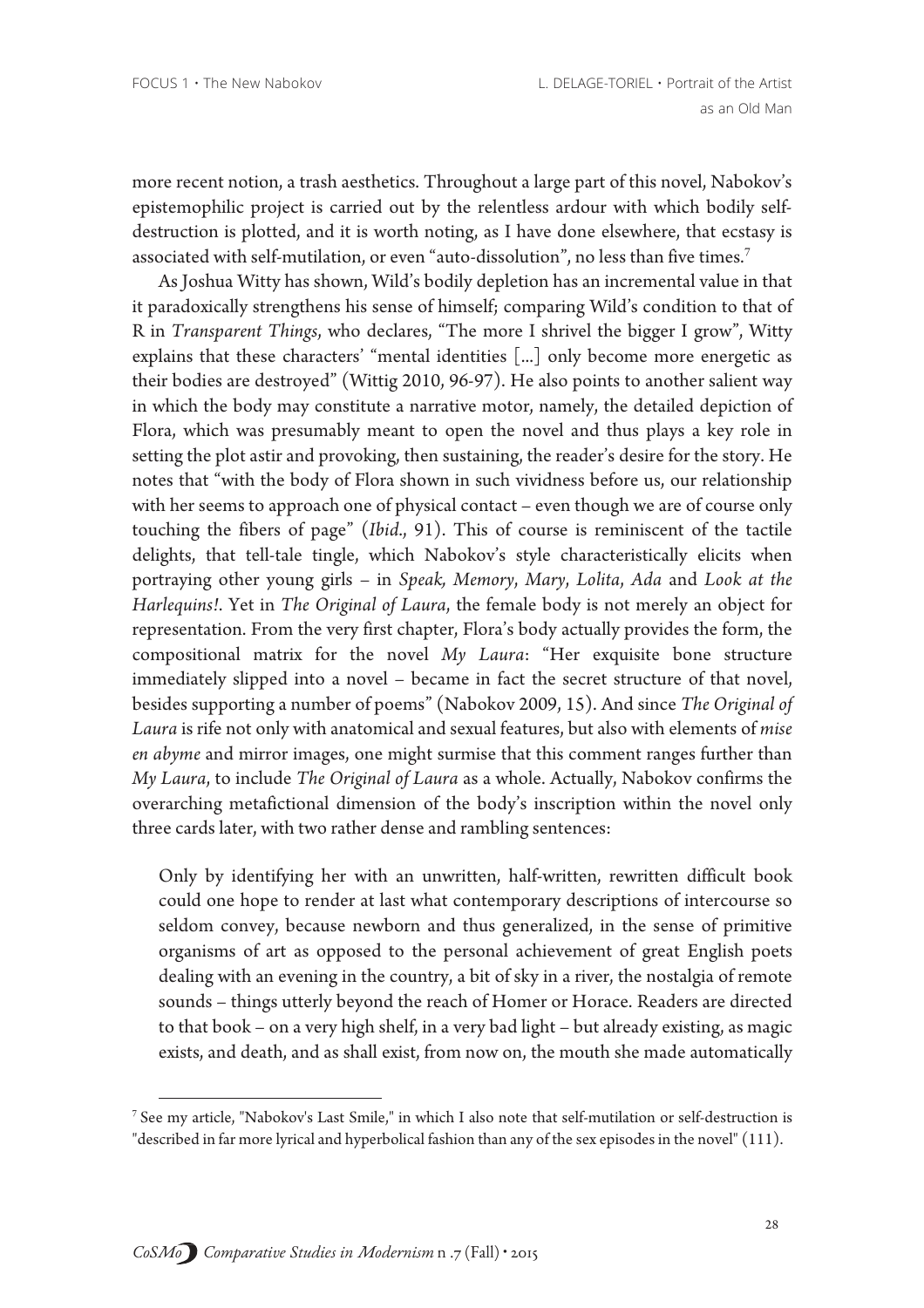while using that towel to wipe her thighs after the promised withdrawal. (Ibid., 21- $(23)$ 

These sentences are a fitting illustration of how to effect an ellipsis by means of digression. The ellipsis concerns sexual intercourse, the traces of which are literally "wiped" off the body of the text by digressive considerations on the evolution of literature. Their main quality, then, is a certain elusiveness springing from the very nature of their discourse: the impersonal pronoun "one" does not allow a specific identification of the speaker, but it is likely to represent the narrator, who is also Flora's lover (although it remains unclear whether he has in mind his own sexual experience or whether this scene is drifting towards another level of fiction, that of his novel My Laura). The sentence coils on itself in möbius-like fashion, and the reader is easily lost by the narrator's meandering logic, that seems to telescope contemporary and ancient art while pointing to a virtual book in the making, the existence of which is conditioned by the arresting presence of the female body, made to signify, metonymically, through its mouth - the part of the body where eros and logos converge. The text thus acts as a veil, pointing to an orifice, a gaping hole, while simultaneously covering it up with graphite. Indeed, Nabokov has thoroughly crossed out with his pencil the three lines of text coming right after the indeterminate pronoun "what": that which was initially supposed to follow is therefore left in limbo. The tantalizing incompleteness implied by the conditional "could" and the three epithets "unwritten, half-written, rewritten" might be perceived as a token of the aging Nabokov's resignation in front of his own fate, as Maurice Couturier suggests when writing that "all that is left here is the dregs of a desire left hanging" (Couturier 2010, 132).<sup>8</sup> My feeling, however, is that Nabokov is still fully in control here. Whether or not his endeavour is successful is of course matter for debate, but in any case the rambling circumvolutions of the passage appear to me as a deliberate enactment of the very point he means to make. A point that is in fact very similar to that which he presents in the Mascodagama passage from Ada. Striking rhetorical resemblances may indeed be noticed: both focus metatextually on the difficulty of genuine creation, which seeks to flesh out, magically, the airy stuff of one's imagination - or, as this passage puts it, "to express something which *until* expressed had only a twilight being". And such difficulty, the province of the happy few, is, he insists, utterly unknown to, or beyond the reach of, a certain category of artists, who are hemmed in by the shortcomings of their time. The semiotization of Flora's body, which becomes a vehicle for Nabokov's aesthetic creed, entails a somatization of the story, which not only affects the nature of the text, but also the way in which it is read.

<sup>&</sup>lt;sup>8</sup> "Il ne reste là que les scories d'un désir en souffrance" (my translation).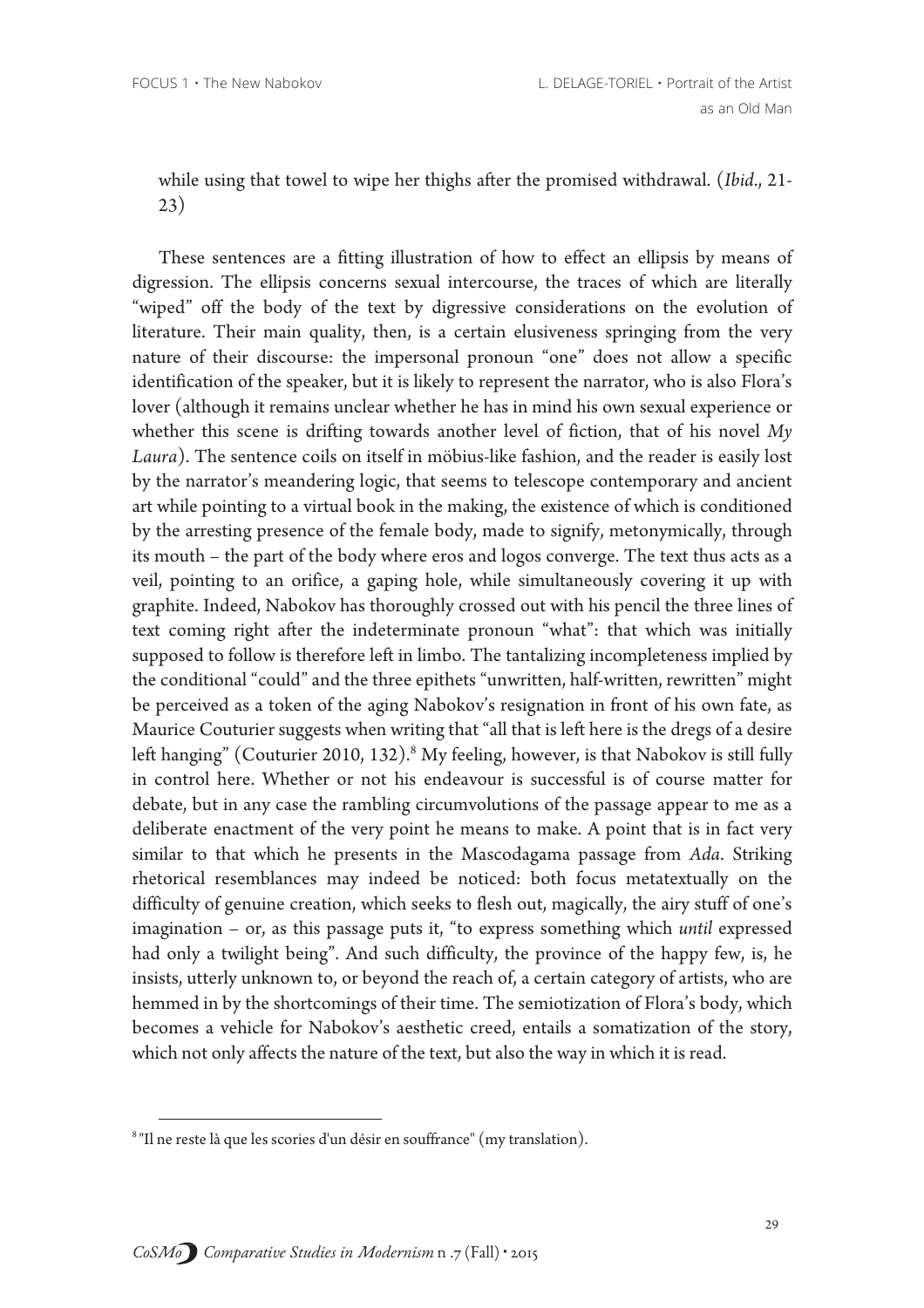The passage's acrobatic incompleteness can indeed be perceived as a mere ploy, the better to hold the desiring reader within the text's grip by holding at bay what Brooks terms "the death of desiring, the silence of the text". The narrative's reticence and indirection in depicting this physical scene effectively "has to do with the dynamic temporality of desire in narrative, the way in which narrative desire simultaneously seeks and puts off the erotic denouement that signifies both its fulfillment and its end" (Brooks 1993, 15). Thus, by indicating, in a conditional mode, a sexual moment that, in Michael Wood's words, "can't fully exist until it has become history and memory" (Wood 2013, 60), by denying the reader the right to indulge, in the present of reading, in voyeuristic sexual participation, Nabokov cunningly pursues his exploitation of the epistemophilic drive. Missing a projected, hypothetical textual body that is already part of literary history, the reader has no choice but to continue his quest for further knowledge, for an end that will never be.

To put an end that will be to this essay, let us turn to a piece by Paul Ricoeur, also part of a very fragmentary and posthumously published work, in which the philosopher tries to define what dying may mean when one is not yet dead:

It is the time of retirement, in the existential sense of retirement, the time of disappearing.

This is the time I'm in. I still participate in the torments and joys of creation, like a twilight end of season; but I feel in my flesh and my mind the scission between the time of the work and the time of life; I am moving away from the immortal time of the work and I withdraw into the mortal time of life: this moving away is a kind of dispossession, a laying bare of mortal time in the sadness of having-to-die, or perhaps of the time of the end and of the poverty of the spirit. (Ricoeur 2009, 60)<sup>9</sup>

Ricoeur speaks here of his own sensations and feelings on the eve of his life and it's possible that Nabokov shared some of this experience, notably that "scission between the time of the work and the time of life" he may have felt when he proved unable to physically transpose onto paper the novel that was already complete in his mind. My hunch is that he didn't fully accept, as Ricoeur seems to have done, the sadness of this "dispossession" and the apparently inevitable poverty of the spirit. In his final contest

<sup>&</sup>lt;sup>9</sup> "C'est le temps de la retraite, au sens existentiel de retraite, le temps du disparaître. C'est le temps dans lequel je suis; je participe encore aux tourments et aux joies de la création, comme dans une arrièresaison crépusculaire; je ressens dans ma chair et dans mon esprit la scission entre le temps de l'oeuvre et celui de la vie; je m'éloigne du temps immortel de l'oeuvre, et je me replie sur le temps mortel de la vie: cet éloignement est un dépouillement, une mise à nu du temps mortel dans la tristesse de l'avoir à mourir ou peut-être le temps de la fin et la pauvreté d'esprit" (Ricoeur 2007, 96-97).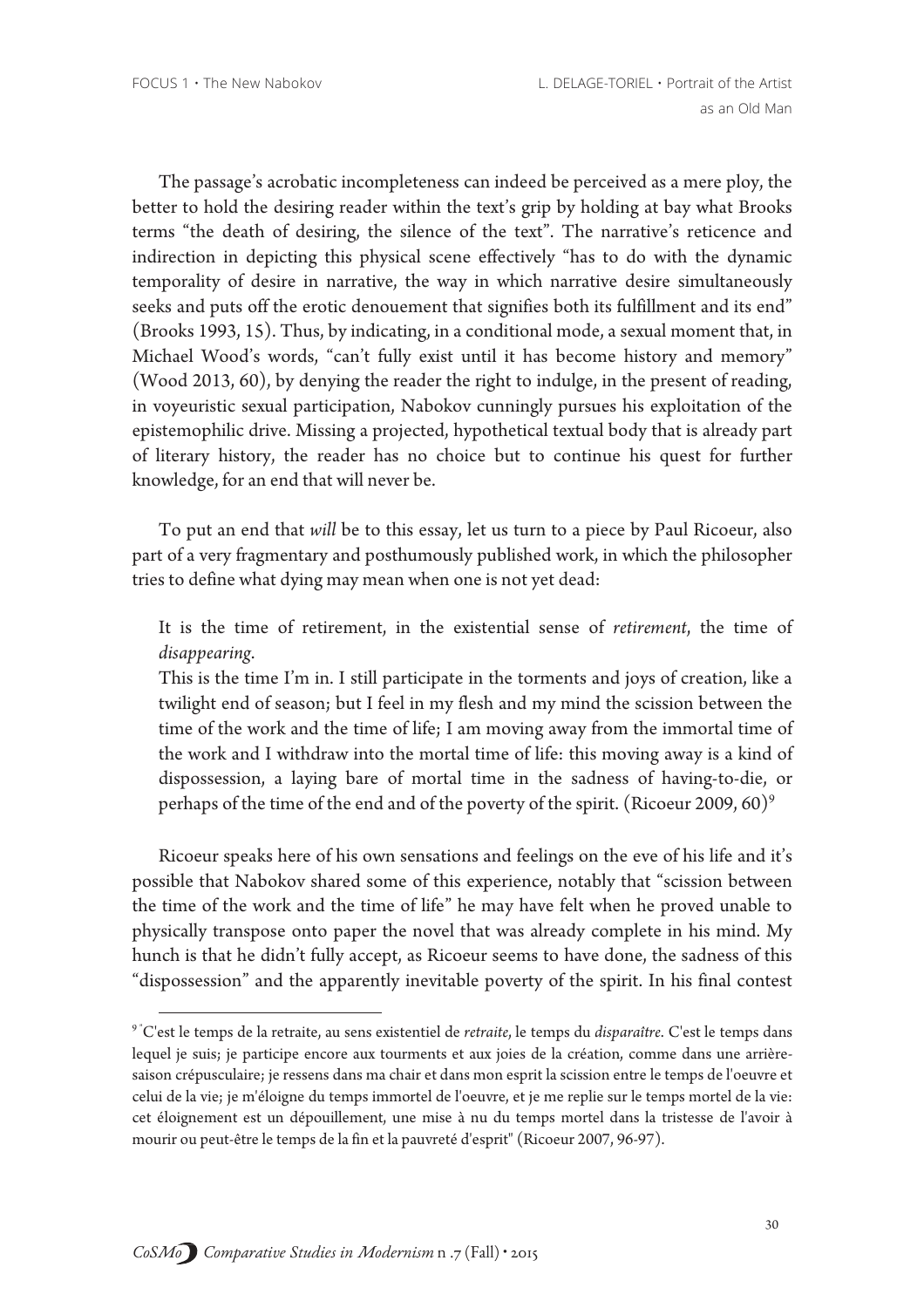against time, Nabokov promises no withdrawal from his work; on the contrary, the physical ailments proper to his ebbing mortal life largely contaminate this last and maybe immortal work, which, unsurprisingly, is so much concerned with dying. By figuring the body as a potent signifier able to create desire, both writerly and readerly, Nabokov thus allows himself to retire and disappear not "into the finished book", (Nabokov 1969b, 587) as Van had wished, but into the unfinished book.

## **REFERENCES**

BOYD, Brian. "Adaonline". Accessed May 2014. http://www.ada.auckland.ac.nz/

BROOKS, Peter. 1993. Body work: Objectifs of Desire in Modern Narrative. Cambridge (Mass): Harvard **University Press.** 

BERBEROVA, Nina. 1996 [1983]. Kursiv moi: avtobiografia Moskva: Soglasie.

-. 1970. "Nabokov in the Thirties". In TriQuarterly 17: 220-33.

COUTURIER, Maurice. 2010. "Dernières volontés ou ultime désir?". Revue des deux mondes July-August: 127-36.

DELAGE-TORIEL, Lara. 2009. Lolita: Vladimir Nabokov - Stanley Kubrick. Nantes: Editions du Temps.

-. 2013. "Nabokov's Last Smile". In Shades of Laura: Vladimir Nabokov's Last Novel The Original of Laura. Ed. Y. Leving, 103-13. London: McGill-Queen's University Press.

ELIOT, T.S. 1960 [1920]. "Hamlet and His Problems". In The Sacred Wood: Essays on Poetry and Criticism. London: Methuen. Originally published in 1920.

HARTE, Tim. 2009/11. "Athletic Inspiration: Vladimir Nabokov and the Aesthetic Thrill of Sports". Nabokov Studies 12: 147-66.

NABOKOV, Vladimir. 1936. "Mademoiselle O". Mesures 2/2: 147-72.

-. 1957. Pnin. London: Heinemann.

- 1969a [1967]. Speak, Memory: An Autobiography Revisited. Harmondsworth: Penguin.
- -. 1969b. Ada or Ardor: A Family Chronicle. London: Weidenfeld & Nicolson.

-. 1972. Transparent Things. New York: McGraw-Hill.

-. 1980. Lectures on Literature. Ed. Fredson Bowers. London: Weidenfeld & Nicolson.

-. 1990 [1973]. Strong Opinions. New York: Vintage.

-. 1991 [1962]. Pale Fire. Hardmonsworth: Penguin.

-. 1993. The Annotated Lolita. Ed. A. Appel, Jr. London: Weidenfeld & Nicolson.

- 2000 [1925]. "Igra"/ "Braitensträter – Paolino". In Sobranie sochinenii russkogo perioda v piati tomakh. Vol. 1, 749-54. Saint-Petersburg: Symposium. Translated by T. Karshan and A. Tolstoy in The Times Literary Supplement, August 1 2012. http://www.the-tls.co.uk/tls/public/article1093895.ece

-. 2009. The Original of Laura. London: Penguin.

NAIMAN, Eric. 2010. Nabokov, Perversely. London: Cornell University Press.